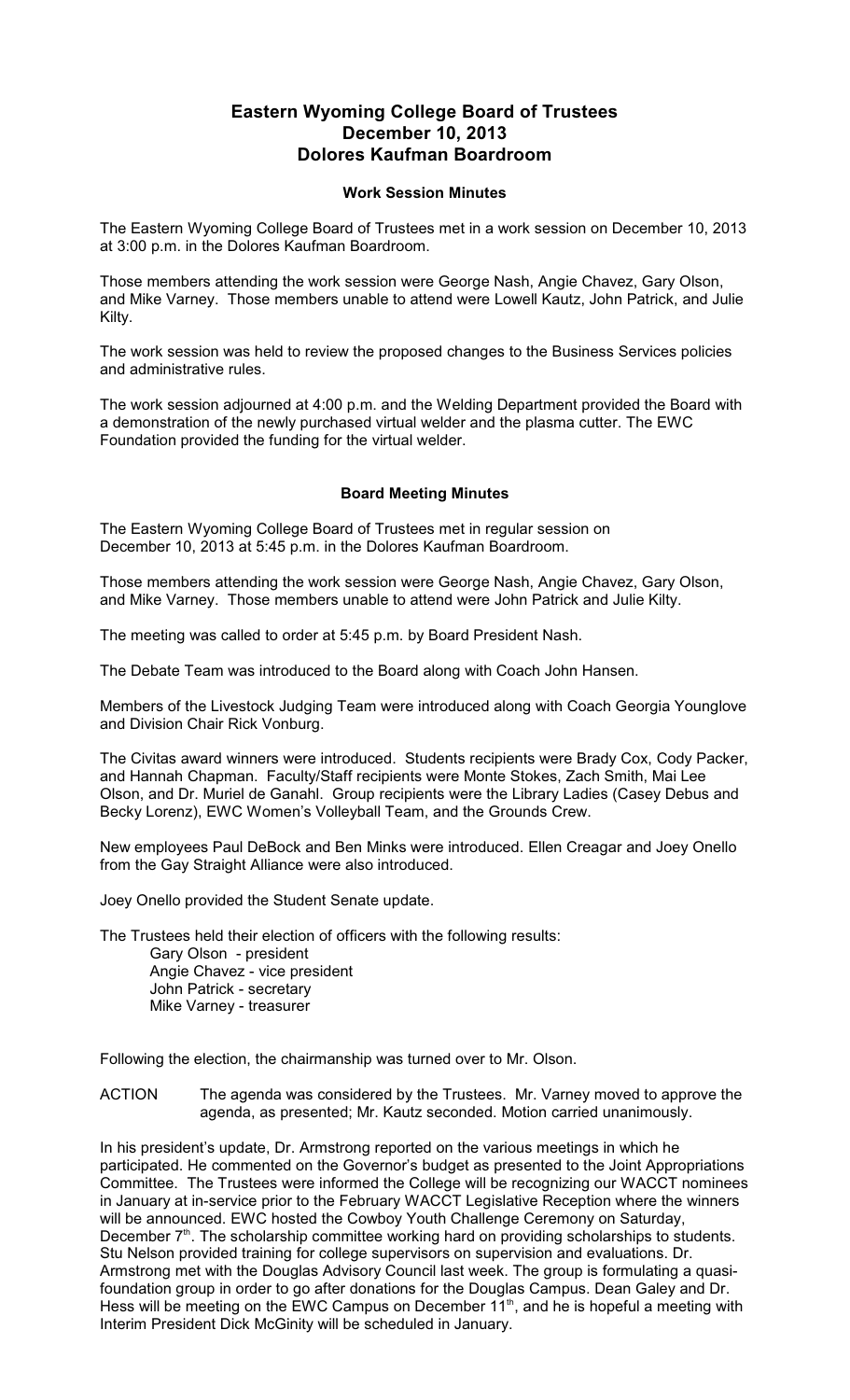- ACTION The Board was requested to approve the consent agenda. Mr. Varney moved and Mrs. Chavez seconded the motion to approve the consent agenda, which included the following: The November 13, 2013 meeting and executive session minutes; the designation of depositories at Points West Bank, Pinnacle Bank, First State Bank, U.S. Bank, Platte Valley Bank, Bank of the West, Converse County Bank, and related signatories; the request to issue no-bid contract to Wattle and Daub for repair of the foam roofs; the request to seek proposals for replacement of the Lancer Hall roof; and proceeding with the proposed change in television service provider. Motion passed unanimously.
- ACTION Mr. Laher presented the financial report. Clyde Woods reported on the Douglas Building project and the Lancer Hall additions. Keith Jarvis reported on the projects planned for the Christmas break. Mr. Kautz moved to approve the financial report; Mrs. Chavez seconded. Motion carried unanimously.
- ACTION The Board was requested to consider the appointment of two representatives to the WACCT. The current representatives are Mike Varney and John Patrick. Mr. Nash moved to reappoint Mr. Varney and Mr. Patrick as the board representatives to the WACCT; second by Mr. Kautz. Motion carried unanimously.
- ACTION The Board was informed that both Mr. Patrick and Mr. Olson's terms on the Foundation were expiring and new appointments needed to be made. Both trustees indicated their desire to continue to serve as the board's representatives to the Foundation. Mr. Varney moved to reappoint both Patrick and Olson to the Foundation; second by Mr. Nash. Motion carried unanimously.
- ACTION In addition, the Board was requested to reappoint Mrs. Chavez to the BOCES board or to appoint a new representative. Mrs. Chavez indicated her willingness to continue unless another board member was interested in serving. Mr. Nash moved to reappoint Angie Chavez as the BOCES representative; second by Mr. Varney. Motion carried unanimously.
- ACTION Mr. Laher requested the Board appoint him as assistant treasurer to the Board of Trustees. He noted from time to time it is necessary for him to sign financial documents under this title as required by banking institutions. A motion was made by Mr. Varney to appoint Ron Laher, EWC vice president for administrative services as the assistant treasurer to the Board of Trustees; second by Mr. Kautz. Motion carried unanimously.
- ACTION Disclosure statements were completed by the Trustees, Dr. Armstrong, Mr. Laher, and Mrs. Parriott.
- ACTION The first reading of the revisions to the Business Services Policies and associated Administrative Rules was held. A public hearing and final reading will be held at the February board meeting. Mrs. Chavez made a motion to approve on first reading the revisions to the Business Services Policies and associated Administrative Rules, as presented. Mr. Nash seconded and the motion was unanimously passed.
- ACTION The Trustees were requested to approve on first reading the change to Board Policy 3.0 Equal Employment Opportunity Policy Statement. The proposed change replaces the word "preference" with the word "orientation." A public hearing and final reading will be held at the February board meeting. Mr. Varney moved and Mr. Kautz seconded the motion to approve on first reading the change to Board Policy 3.0 Equal Employment Opportunity Policy Statement, as presented. Motion carried unanimously.
- ACTION A proposed change to Administrative Rule 3.13.1 Travel was brought before the Trustees for their consideration. The proposed change addresses the usage of electronic equipment when in college vehicles and during travel representing the College. This was a safety issue discussed by the Personnel Advisory Council and the Leadership Team. A motion was made by Mrs. Chavez and seconded by Mr. Nash to approve the change to Administrative Rule 3.13.1 Travel, as presented. Motion was unanimously passed.
- ACTION A discussion was held on whether to move the date of the February board meeting due to Dr. Armstrong and Trustee Kautz attending the National Legislative Summit. Following the discussion, Mr. Varney moved to leave the meeting date on the regular date; seconded. Motion carried unanimously.